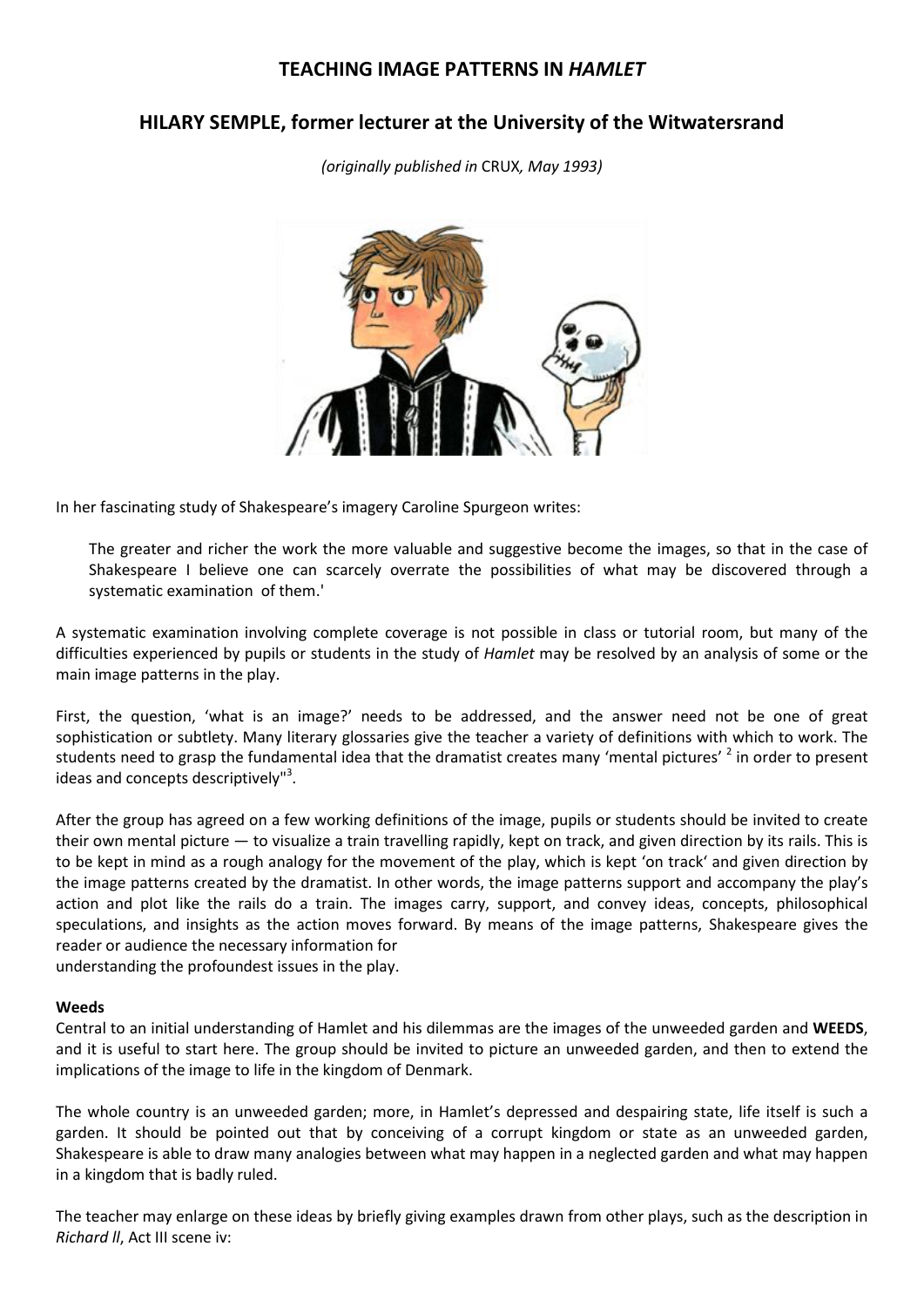the whole land, ls full of weeds, her fairest flowers chok'd up, Her fruit trees all unprun'd, her hedges ruin'd, Her knots disorder'd, and her wholesome herbs Swarming with caterpillars.'

In a similar vein Hamlet describes his experience of life in Denmark:

...'Tis an unweeded garden That grows to seed; things rank and gross in nature Possess it merely [I.ii]

An unweeded garden is one in which weeds have taken over; they *possess* the garden. The weeds are *rank*, they are overabundant, disgusting, and foul; they are *gross*, large, coarse, and base.

Weeds are one of the many images representing and illustrating evil in the play; they tell us something about the nature of evil. Like weeds, evil spreads quickly, overtaking and destroying its victims. Therefore it is inadvisable to 'spread the compost on the weeds/ To make them ranker' [III.iv]. Under the rule of the wicked king, Claudius, evil flourishes in Denmark, for he spreads the 'compost' liberally.

#### **Flowers**

In such a garden, **FLOWERS** - the best and noblest forms of cultivation - will be choked and destroyed by weeds. But a garden that is cared for and weeded is a garden in which flowers may grow freely and in beauty, for conditions are ideal for them to develop and achieve their potential.

Attention should be directed to the flower imagery in the play, and the characters with whom such imagery is associated. For example, in Act I scene iii, Ophelia is warned by Laertes about the dangers to a good and virtuous young woman in society. He illustrates by showing what happens to young buds in an untended garden:

> The canker galls the infants of the spring Too oft before their buttons be disclosed; And in the morn and liquid dew of youth Contagious blastments are most imminent. [l.iii]

The 'infants of the spring' are little, unopened buds, and the 'canker'  $-$  the worm  $-$  destroys them before they even open. It is such young and vulnerable flowers that are particularly susceptible to withering blights — to 'contagious blastments'.

This will be the fate of Ophelia. She is the 'rose of May' [IV.v]. The blights and weeds of evil will destroy her. The imagery enables us to understand her plight; she is young, innocent, and vulnerable, unable to defend herself unaided against the 'weeds' — the evils rampant in Denmark.

Later in the play, when Ophelia goes mad, blighted or unbalanced by the evils of Hamlet's rejection of her [III.i] and by the death of her father, Shakespeare locates her among flowers [IV.v]. She carries a bunch of flowers and herbs, each one of which has a symbolic meaning. She hands them out: rosemary for remembrance; pansies for sorrow; fennel for flattery; columbines for unfaithfulness; rue for repentance.<sup>5</sup> The group should be encouraged to work out the 'statement' that Ophelia makes by means of the language of flowers.

In her death Ophelia is also surrounded by flowers, and weeds. When she comes to the brook, she is garlanded with crow-flowers, nettles, daisies, and long purples. Singleton comments on the passage describing Ophelia's death:

> Shakespeare did not select *Ophelia'.s'* flowers at random. They typified the sorrows of the gentle victim of disappointed love whose end was first madness, then suicide. The crow-flowers signified 'fair maiden'; the nettles, 'stung to the quick'; the daisies, 'her virgin bloom'; and the long purples. 'under the cold hand of Death'. Thus what Shakespeare intended to convey by this code of flowers was, 'A fair maiden. stung to the quick, her virgin bloom in the cold hand of Death'<sup>6</sup>."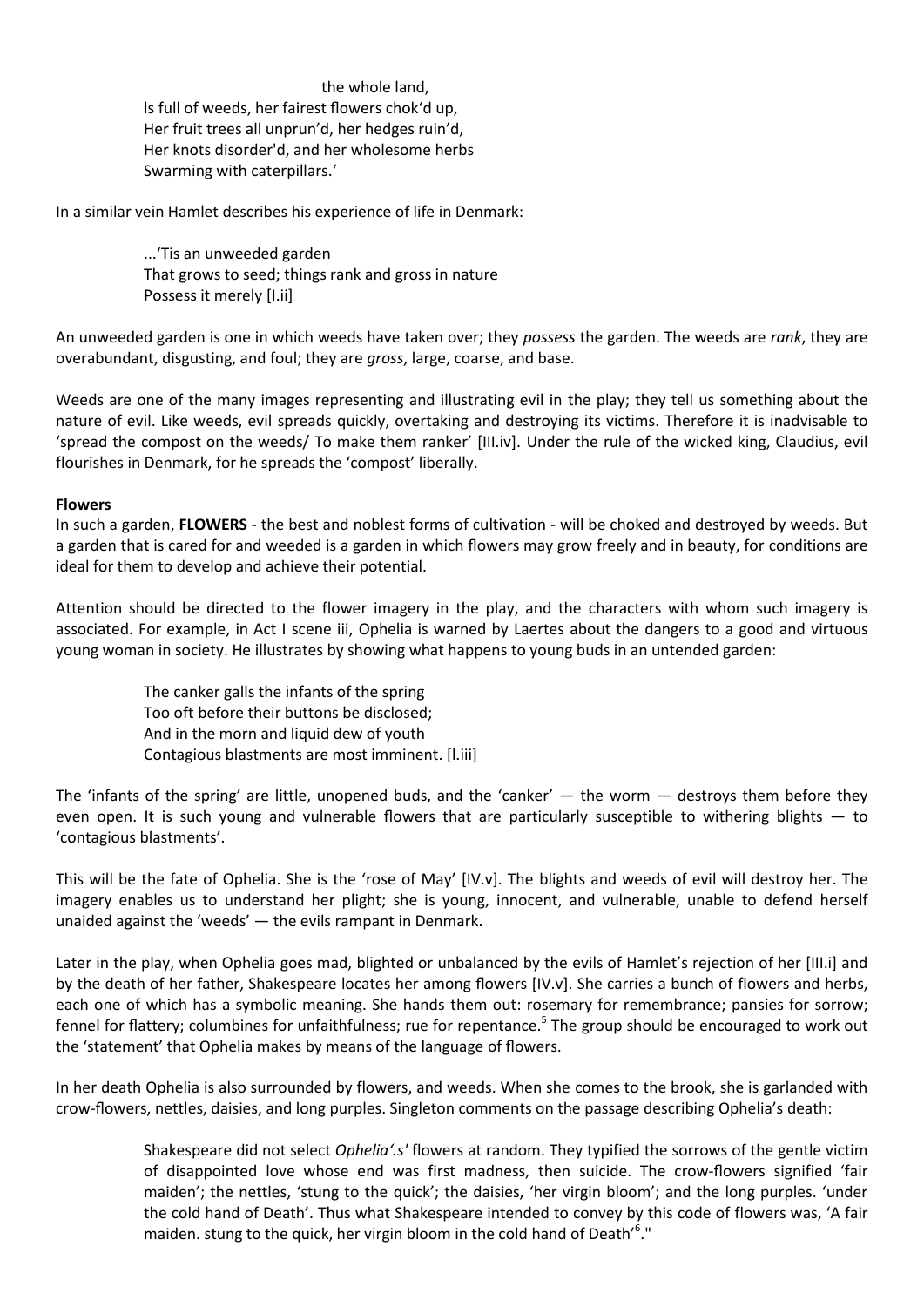James Harvey Bloom's comments on these plants are quoted, and enlarge the meanings conveyed by the image pattern of noxious weeds. It should be emphasized that the weeds are no longer generic; they are named by Shakespeare. Bloom points out that the *crow-flowers* are likely to be 'the poisonous rank *Ranunculus reptans* and its allies'<sup>7</sup> , that the *nettle* may be the 'white dead nettle *Lamium album L'*<sup>8</sup> and that the *long purples* may be '*Arum*  masculatum, another plant of baleful influence.' <sup>9</sup> Bloom adds, 'With this selection we have plants of the same situation flowering at the same time and all more or less baneful in their influence.'<sup>10</sup>

It is significant that Ophelia falls to her 'muddy death' accompanied by weeds:

There, on the pendent boughs her coronet weeds Clambering to hang, an envious sliver broke; When down her weedy trophies and herself Fell in the weeping brook. [lV.vii]

The image of Ophelia carrying a garland of weeds as she falls perfectly expresses the reasons for her tragic fate.

The evil signified by such weeds and the unweeded garden is emphasized by an ancient gardeir and its serpent — the Garden of Eden and the Satanic snake. The ghost of Hamlet's father recounts how he was murdered, and his words evoke the ancient garden and the evil serpent in it:

> Now, Hamlet, hear: 'Tis given out that, sleeping in my orchard, A serpent stung me; so the whole ear of Denmark Is by a forged process of my death Rankly abused. But know, thou noble youth, The serpent that did sting thy father's life Now wears his crown. [I.v]

The serpent in the old king's personal Garden of Eden is his evil brother, Claudius, who poured poison in his ear. Claudius is thus serpent and Cain, for his deed

> . . . hath the primal, eldest curse upon 't - A brother's murder! [III.iii]

#### **Poison**

**POISON** is also one of the *manifestions* of evil in Denmark, and references to poison move with the images of weeds through the play, the one image pattern supporting and extending the meaning of the other. Real poison is poured in the ear of the King; metaphorical poison, evil, is poured into the kingdom of Denmark.

Students must grasp that Shakespeare uses a metaphor so that the audience or reader can *picture* the body of the king as a city or a state. The architectural imagery transforms human anatomy; it becomes urban:

> . . . thy uncle stole, With juice of cursed hebenon in a vial, And in the porches of mine ears did pour The leperous distilment; whose effect Holds such an enmity with blood of man That, swift as quicksilver, it courses through The natural gates and alleys of the body. [I.v]

The relationship between real poison coursing through the veins and organs of the sleeping king, and evil coursing through the *gates*, *alleys*, and *porches* of the King's city, among his people, must be stressed.

Poison— real and figurative — courses through the play. By Act IV scene vii, poison becomes a means of killing for Laertes: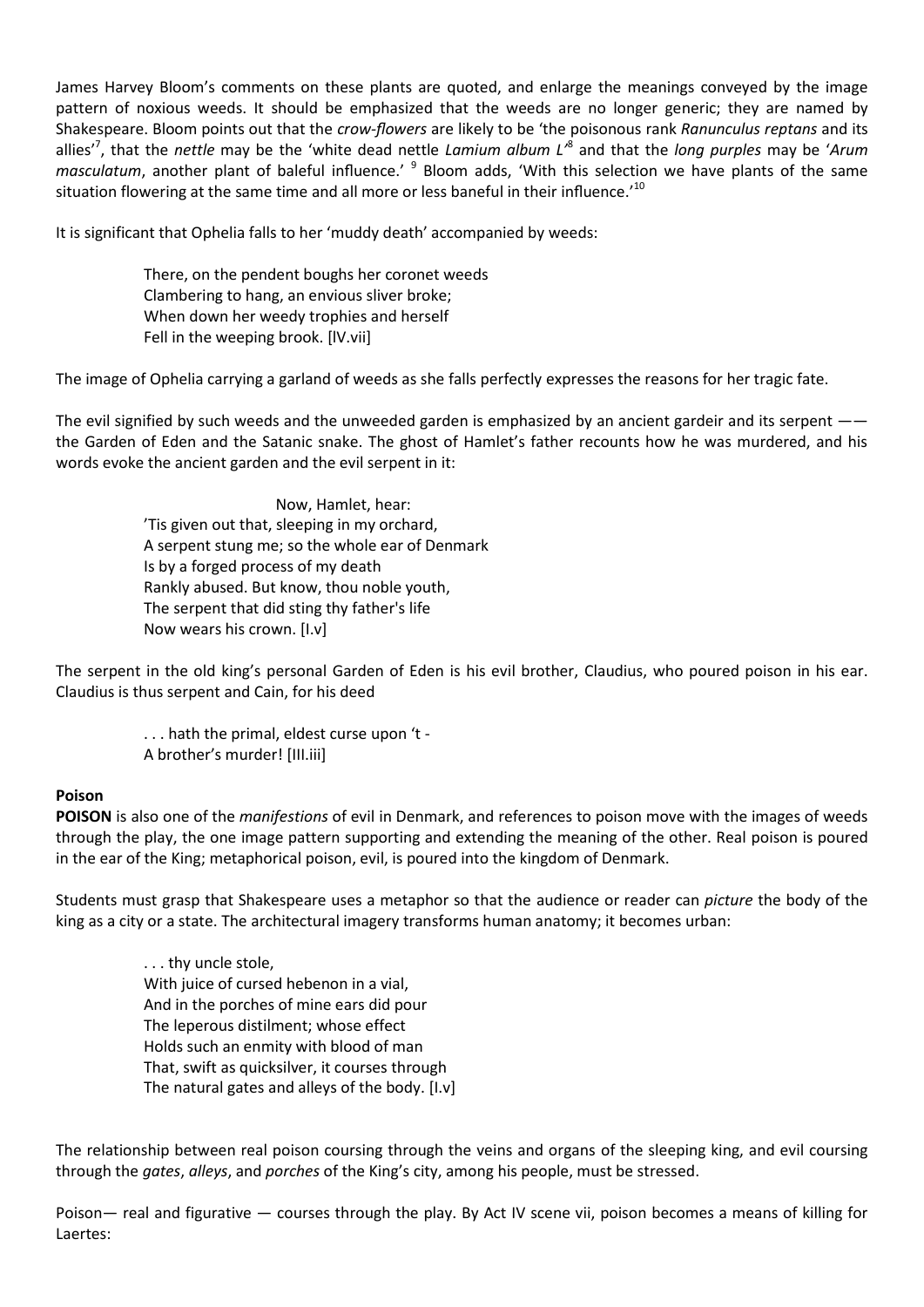. . . I'll anoint my sword. I bought an unction of a rnountebank, So mortal, that but dip a knife in it, Where it draws blood no cataplasm so rare, Collected from all simples that have virtue Under the moon, can save the thing from death That is but scratched withal. I'll touch my point With this contagion, that, if I gall him slightly, It may be death. [IV.vii]

Laertes becomes a poisoner like Claudius. He premeditates murder, and he is corrupted by the figurative poison, evil, which is as lethal as real poison. Claudius's evil grows, for he proposes poisoning wine and giving it to Hamlet to drink.

In the final scene, deadly poisons wreak havoc. Hamlet is wounded by Laertes's poisoned sword, and in an exchange of weapons, Laertes is wounded by the same poisoned weapon. His own poison and his own evil kill him. Hamlet, the 'rose of the fair state' [II.i], dies by poison, the equivalent of the weed in the image patterns.

Claudius, who used poison to gain power, dies by poison ~ the poisoned sword *and* the poisoned wine. Like Laertes, his own poison and his own evil kill him. Gertrude, the Queen, who entered into an evil and incestuous marriage with Claudius at the beginning of the play, drinks his poisoned wine at the end of the play. Her last words are 'I am poisoned'. Students should appreciate that she speaks truly on every level of meaning.

#### **Disease**

The concept of evil is also conveyed by images of sickness and **DISEASE**, which support those of poison and weeds. Within moments of the play beginning, the sentry says'. . . I am sick at heart', and the same can be said of the tragic hero, Hamlet, who suffers from a black and despairing melancholy. He admits:

> I have of late — but wherefore I know not — lost all my mirth, forgone all custom of exercises; and, indeed, it goes so heavily with my disposition that this goodly frame, the earth, seems to me a sterile promontory. [II.ii]

Students should examine the concentration of disease images in Act III scene iv, where Hamlet confronts his mother in her closet. He accuses her of incestuous love which

> . . . takes off the rose From the fair forehead of an innocent love, And sets a blister there.

The connection between Gertrude's sin and the imaginary blister should be established. Hamlet's words invite the audience or reader to *picture* a smooth brow with the disfiguring sore upon it, and the causes of such an eruption: incest causes a spiritual infection which *visibly* debilitates and marks the sinner.

Hamlet urges Gertrude not to dismiss his denunciation of her conduct as the product of madness, for

It will but skin and film the ulcerous place, Whilst rank corruption, mining all within, Infects unseen.

Beneath the skin, infecting and destroying the health of the body is the pus and festering matter. In physical terms, this is a powerful image of evil working in the soul.

Hamlet uses disease imagery to enable Gertrude — and the audience or reader — to understand the nature of her evil deed. Disease is the malfunctioning and corruption of the flesh. It may be manifested externally in sores and in blisters as it destroys the tissues of the body within. Gertrude's evil is manifested publicly in an incestuous marriage, internally her evil works upon her soul, where she can see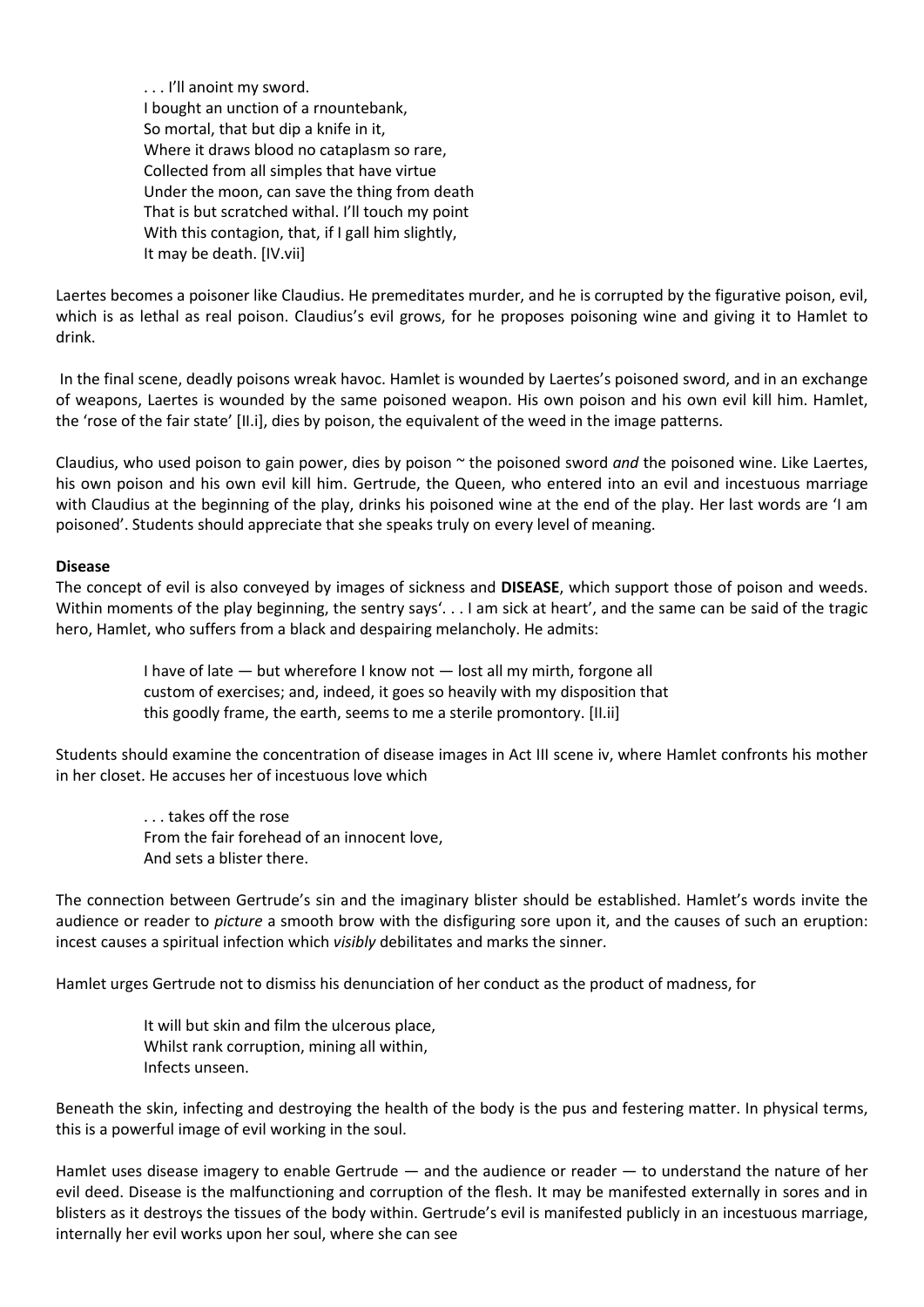. . . such black and grained spots As will not leave their tinct.

The image patterns often function in unison. The effects of poison on the old king's body are like a dreadful leprous disease covering the entire body in eruptions:

> ... a most instant tetter barked about, Most lazar-like, with vile and loathsome crust All my smooth body. [l.v]

Even in the play-within-the-play, Lucianus' speech integrates many image patterns — poison, weeds, and disease:

Thou mixture rank, of midnight weeds collected, With Hecate's ban thrice blasted, thrice infected, The natural magic and dire property, On wholesome life usurp immediately. [III.ii]

The word 'infected' suggests disease as does the destruction of 'wholesome life'.

Students should understand that the many images conveying ideas of evil *bond* together easily because they are usually ugly, even repulsive, often frightening, and always destructive.

Ugly destructiveness, which is a recognizable attribute of evil in this play, exists side by side with images of great beauty.<sup>11</sup> The latter provide a parallel but different 'rail' in the momentum and direction of the play. These image patterns establish that Divine Providence is the source of Good, and appropriately Shakespeare has recourse to religious imagery and symbols, to Christmas, angels, heaven, and the scriptures.

## **Christian imagery**

**CHRISTIAN IMAGERY** is announced early in the play in the beautiful description of Christmas by Marcellus:

Some say that ever 'gainst that season comes Wherein our Saviour's birth is celebrated. The bird of dawning singeth all night long; And then they say, no spirit dare walk abroad, The nights are wholesome; then no planets strike, No fairy takes, nor witch hath power to charm — So hallowed and so gracious is the time. [I.i]

This description makes clear the difference between Christmas Eve - wholesome, holy, and free from the visitations of frightening ghosts — and the unwholesome night with which the play begins. It is so unwholesome that the sentries have twice seen the 'dreaded sight' of a ghost. Until the evil has been destroyed, metaphorical darkness will continue in Denmark. The nights will continue to be unwholesome. Murder, incest, swinish wassails, lies and spying keep them from being 'gracious'.

In contrast to the spirit that dares walk abroad (and fairies and witches with their sinister powers) are angels, the instruments of God, who are invoked throughout the play, and who are a reminder of God's power in a Christian universe in which Good and Evil are in opposition. Hamlet, on seeing his father's ghost calls on 'Angels and ministers of grace' [I.iv] to defend them, and in Act III scene iv, on seeing the ghost in his mother's closet, he says:

> Save me, and hover o'er me with your wings, You heavenly guards!

When Hamlet dies Horatio wishes that 'flights of angels' [V.ii] may sing him to his rest. The ghost evokes the beauty of 'a radiant angel' [I.v], and at the burial of Ophelia, Laertes combines, in a beautiful union, purity (*unpolluted flesh*), faithfulness (*violets*) and heaven (*minist'ring angel*): <sup>12</sup>

. . . from her fair and unpolluted flesh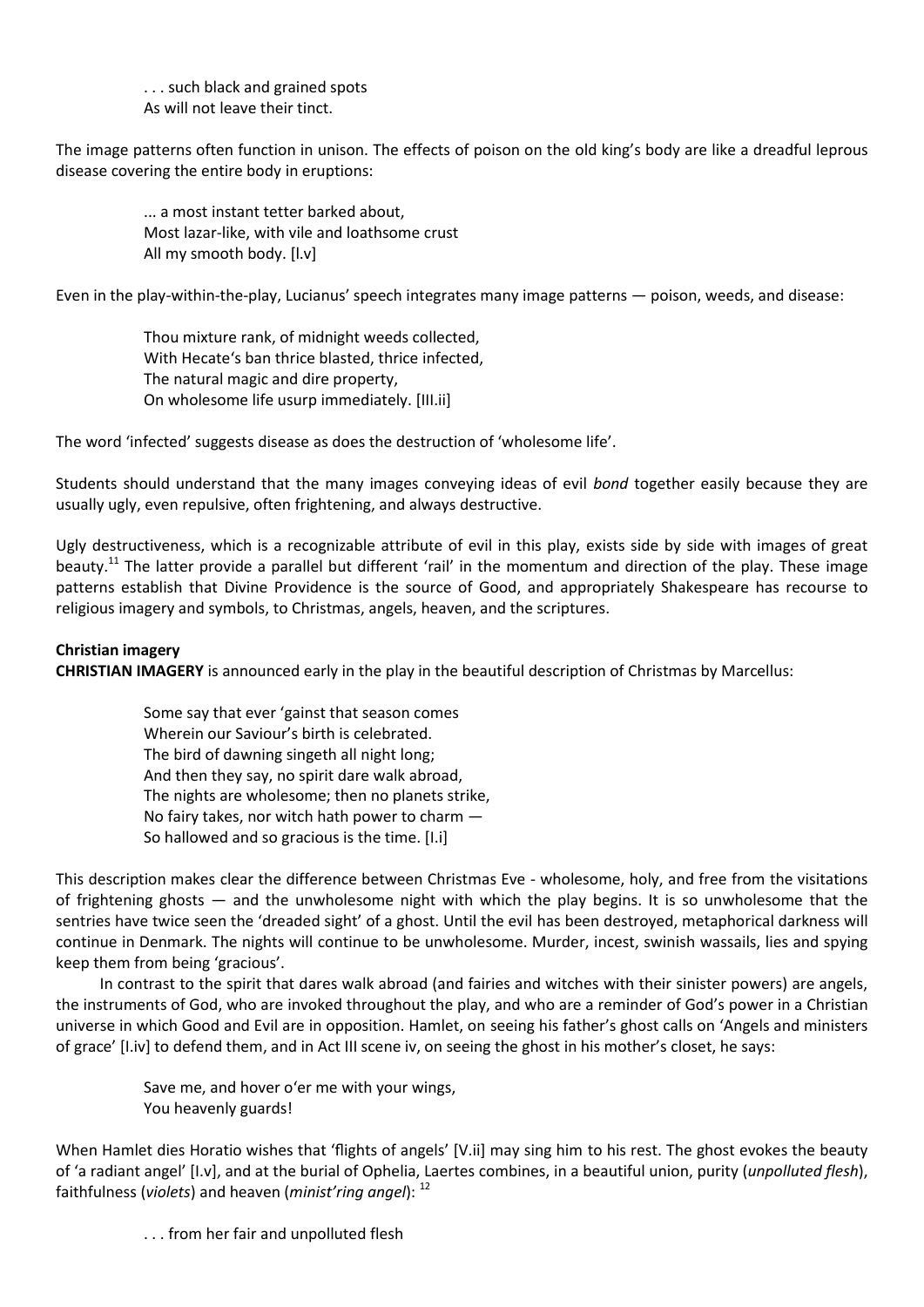May violets spring! - I tell thee, churlish priest, A minist'ring angel shall my sister be . . . [V.i]

References to classical gods support the angel images by continuing th epolarity between Good and Evil, and by investing goodness with beauty.They set up an opposition between Hyperion, Old Hamlet, and the Satyr, Claudius. Hamlet contrasts the two brothers:

> See, what a grace was seated on this brow — Hyperion's curls, the front of Jove himself; An eye like Mars, to threaten and command; A station like the herald Mercury New lighted on a heaven-kissing hill; A combination and a form indeed Where every god did seem to set his seal, To give the world assurance of a man. [III.iv]

In Hamlet's eyes his father had revealed such grace that he had been a *combination* of gods. Claudius, by contrast, is blighted 'like a mildewed ear' and is the rank growth of an unweeded garden. He is

> A murder and a villain, A slave that is not twentieth part the tithe Of your precedent lord; a vice of kings; A cutpurse of the empire and the rule That from a shelf the precious diadem stole, And put it in his pocket! [IlI.iv]

Claudius is a combination of all that is vicious and ugly. He is not related to any pantheon, and his plea 'Help, angels! Make assay" [III.iii] goes unanswered.

One of Claudius's most vicious decisions is to send Hamlet to certain death in England. The exchange between Hamlet and Claudius is one of threat and counter-threat. Claudius replies to Hamlet's laconic 'Good' with a veiled threat:

So is it, if thou knew'st our purposes.

Hamlet replies:

l see a cherub that sees them. [I\/.iii]

The angelic being is now specifically a cherub, and belongs to the first order of mighty angels. The cherub possesses divine knowledge and knows what Claudius intends, for as Hooker states:

> In the matter of knowledge. there is between the angels of God and the children of men this difference: angels already have full and complete knowledge in the highest degree that can be imparted to them.<sup>13</sup>

Claudius's opposition is formidable, though for the most part unseen. Pitted against him are the forces of Good — Divine Providence. Hamlet comes to understand this. Man proposes but God disposes.

> There's a divinity that shapes our ends, Rough-hew them how we will. [V.ii]

Tom Stoppard in a lecture to the International Shakespeare Association comments on these lines as posing the problem of free-will and predetermination. He adds a piece of fascinating information to tie in with the play's garden imagery: